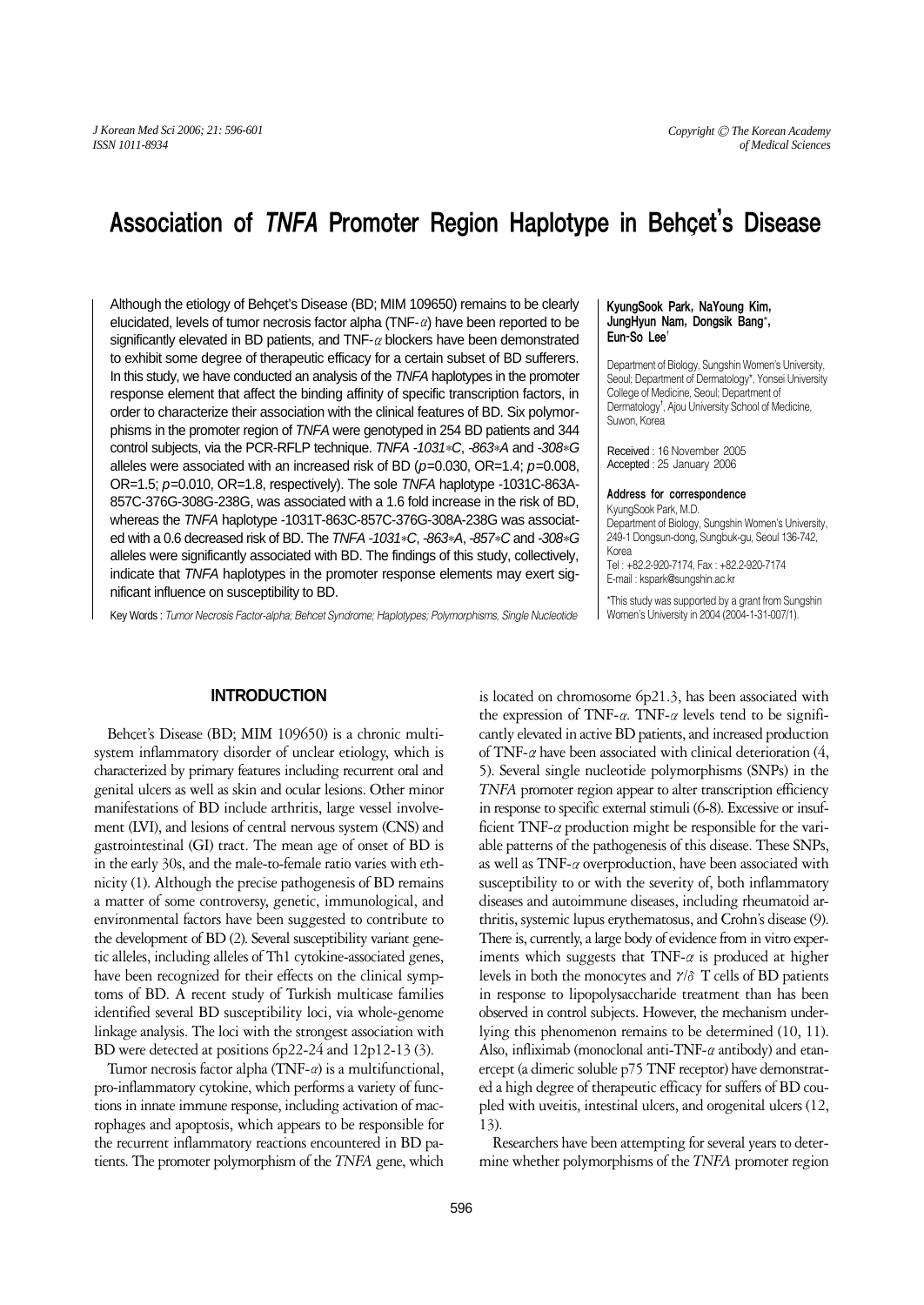## TNFA Haplotype in Behcet's Disease 597

influence the expression of TNF- $\alpha$  in BD or its susceptibility or its severity and clinical features. The results of these allelic and genotypic associations, however, are somewhat contradictory, as the implicated polymorphic sites and allele frequencies appear to vary substantially among ethnic groups (14, 15). Most notably, *-376G>A* and *-308G>A* are either completely absent or quite rare among Asians, including the Koreans and the Japanese (6, 16, 17). Therefore, this study was focused specifically on the haplotypic association of *TNFA* promoter response elements with the risks and clinical features of BD.

## **MATERIALS AND METHODS**

#### **Subjects**

Two hundred fifty-four patients (130 males and 124 females) from 16 to 66 yr of age registered at the Behcet's Disease Specialty Clinic of Severance Hospital at the Yonsei University College of Medicine and the Ajou University School of Medicine and 344 healthy Korean controls were included in this case-control study. The youngest onset of BD was 3 yr old and the oldest onset was 58 yr old and the mean age of disease onset was  $33.2 \pm 10.4$  yr old. BD was diagnosed according to the clinical criteria of the International Study Group for Behcet's Disease or the revised criteria of Behcet's Disease (18).

### Genotyping of TNFA

Genomic DNA was extracted from peripheral blood by using a QIAamp Blood Mini kit (Quiagen, Valencia, CA, U.S.A.). Six SNPs in the promoter region of *TNFA* gene at the position of *-1031 T>C*, *-863 C>A*, *-857 C>T*, *-376 G>A*, *-308 G>A* and *-238 G>A* (according to GenBank accession No. AB088112) were analyzed by using polymerase chain reaction (PCR) and restriction fragment length polymorphism (RFLP) methods. The *-1031 T>C* was amplified with PCR by using primers 5′-ACAAGGCTGACCAAGAGAGAA-3′ and 5′-GTCCCCATACTCGACTTTCAT-3′and was digested with the *Bbs*I restriction enzyme (19). The *-863 C>A* was amplified by using primers 5′-GGCTCTGAGGAATGGGT-TAC-3<sup>'</sup> and 5'-CTACATGGCCCTGTCTTCGTTACG-3<sup>'</sup> and was digested with the *Tai*I restriction enzyme (20). The reverse primer contained one mismatched nucleotide sequence (underlined). Genotyping for *-857C>T* was conducted by using the forward primer 5′-AAGTCGAGTATGGGGAC-CCCCCGTTAA-3′and the reverse primer 5′-CCCCAGT-GTGTGGCCATATCTTCTT-3′which made it possible to use the restriction enzyme *Hinc*II (19). The *G>A* substitution at position *-376* was analyzed by the *Tsp*509I restriction enzyme by using the primers, 5'-CCCCGTTTTCTCTCCCT-CAA-3′and 5′-TGTGGTCTGTTTCCTTCTAA-3′(21). The polymorphic region containing the *Nco*I restriction site at *-308 G>A* was amplified by using primers 5′-AGGCAATAGG-TTTTGAGGGCCAT-3′and 5′-TCCTCCCTGCTCCGA-TTCCG-3′. The *G>A* transition polymorphism at position -238 was examined by PCR using primers 5′-CCCAGAAG-ACCCCCCTCGGAACC-3′and 5′-ACCTTCTGTCTCGG-TTTCTTCTCCATCGC-3′and was digested with the *Hpa*II restriction enzyme (19). The digested PCR products were electrophoresis on an 8% or 5% polyacrylamide gel and were stained with ethidium bromide to visualize the DNA fragments.

#### Statistical analysis

The Hardy-Weinberg equilibrium and Linkage disequilibrium coefficient Lewontin's  $D'(D')$  were performed with the R program v.1.9.1 (http://cran.r-project.org). The statistical significance of the difference in *TNFA* allele frequencies between BD patients and controls was examined by the  $\mathcal{X}^2$ or Fisher's exact test by using SAS version 8.1 (SAS Institute, Cary, NC, U.S.A.). Haplotypes of each individual were inferred by using the PHASE program, v.2.0.1 (22). A *p*-value of less than 0.05 was considered statistically significant.

## **RESULTS**

A total of 254 Korean BD patients and 344 control subjects were analyzed for six SNPs in the *TNFA* promoter region. The genotype and allele frequencies of the regulatory response element promoter polymorphisms *TNFA* gene of the BD patients and controls are shown in Table 1. Distributions of the genotypes of both groups agree with those predicted under the conditions of Hardy-Weinberg equilibrium. The *TNFA -376G>A* was not polymorphic in the Korean population. The *TNFA -1031\*C*, *-863\*A* and *-308\*G* alleles are shown to be significantly associated with BD  $(p=0.030,$ odds ratio [OR]=1.4; *p*=0.008, OR=1.5; *p*=0.010, OR=1.8, respectively). They were significantly higher in the BD patients suffering from major symptoms  $(OR=1.4-1.9)$  and arthritis  $(OR=1.4-2.9)$  than in the controls (Table 2). There was no association between the presence of minor *-238\*A* allele and the symptoms of BD except for BD with GI lesions.

The age at which an individual first manifests major symptoms of the BD appears to be genetically influenced. The *TNFA* promoter SNPs influenced the age onset (before 20 yr) in BD. The *TNFA -1031\*C*, *-863\*A* and *-857\*C* alleles were shown to have a significantly higher association among the BD patients whose onset age is younger than 20 yr old when compared with those whose onset age is after 20 yr old (*p*=0.03-0.04, OR=1.6-2.5). Significant differences between BD and controls were observed in the distribution of *TNFA -1031\*C*, *-863\*A* and *-857\*C* did show significantly higher ORs in the early onset age group than the later onset age group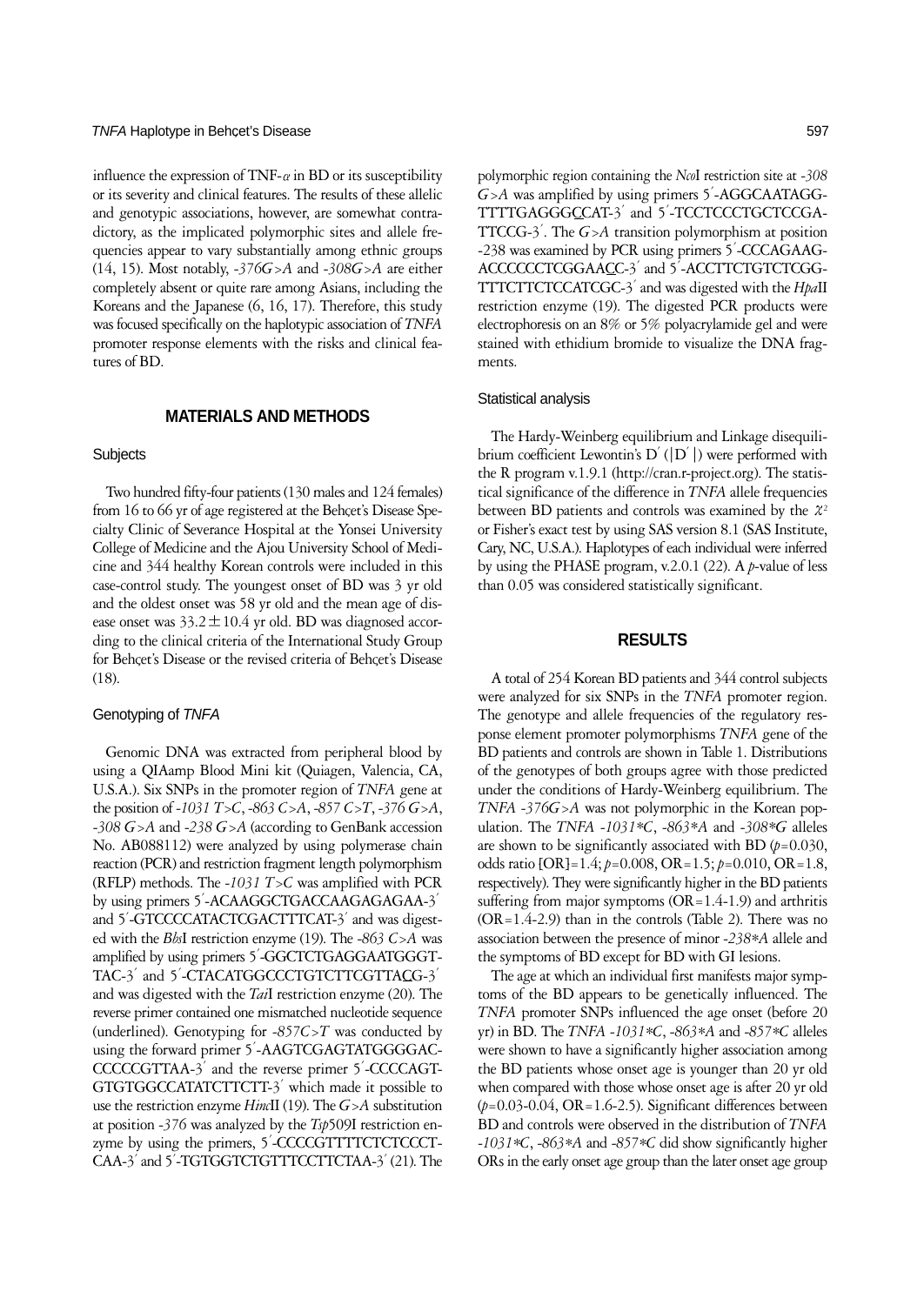| Polymorphisms            | <b>BD</b><br>n=254 (%) | Controls<br>n=344 (%) | р     | <b>OR</b><br>(95% CI) |  |  |  |  |  |  |  |
|--------------------------|------------------------|-----------------------|-------|-----------------------|--|--|--|--|--|--|--|
| $-1031T > C$ (rs1799964) |                        |                       |       |                       |  |  |  |  |  |  |  |
| $-1031*T/*T$             | 145 (57.1)             | 222 (64.5)            |       |                       |  |  |  |  |  |  |  |
| $-1031*T/*C$             | 94 (37.0)              | 112 (32.5)            |       |                       |  |  |  |  |  |  |  |
| $-1031*C$ *C             | 15(5.9)                | 10(2.9)               |       |                       |  |  |  |  |  |  |  |
| $-1031*C$                | 0.244                  | 0.192                 | 0.030 | 1.4 (1.03-1.80)       |  |  |  |  |  |  |  |
| -863C>A (rs1800630)      |                        |                       |       |                       |  |  |  |  |  |  |  |
| $-863*C$ *C              | 163 (64.2)             | 251 (73.0)            | 0.021 | $0.7(0.47-0.94)$      |  |  |  |  |  |  |  |
| $-863*C$ /*A             | 80 (31.5)              | 88 (25.6)             |       |                       |  |  |  |  |  |  |  |
| $-863*A*A$               | 11(4.3)                | 5(1.4)                | 0.031 | $3.1(1.05-8.95)$      |  |  |  |  |  |  |  |
| -863*A                   | 0.201                  | 0.142                 | 0.008 | $1.5(1.12 - 2.05)$    |  |  |  |  |  |  |  |
| $-857C > T$ (rs1799724)  |                        |                       |       |                       |  |  |  |  |  |  |  |
| $-857*C$ /*C             | 190 (74.8)             | 243 (70.6)            |       |                       |  |  |  |  |  |  |  |
| $-857*C$ *T              | 61(24.0)               | 90(26.2)              |       |                       |  |  |  |  |  |  |  |
| $-857*T/*T$              | 3(1.2)                 | 11(3.2)               |       |                       |  |  |  |  |  |  |  |
| $-857*C$                 | 0.868                  | 0.837                 |       |                       |  |  |  |  |  |  |  |
| -376G>A (rs1800750)      |                        |                       |       |                       |  |  |  |  |  |  |  |
| -376*G/*G                | 254 (100.0)            | 344 (100.0)           |       |                       |  |  |  |  |  |  |  |
| $-376*G/*A$              | 0(0.0)                 | 0(0.0)                |       |                       |  |  |  |  |  |  |  |
| $-376*A*A$               | 0(0.0)                 | 0(0.0)                |       |                       |  |  |  |  |  |  |  |
| $-376*A$                 | 0                      | 0                     |       |                       |  |  |  |  |  |  |  |
| -308G>A (rs1800629)      |                        |                       |       |                       |  |  |  |  |  |  |  |
| -308*G/*G                | 227 (89.4)             | 283 (82.3)            | 0.015 | $1.8(1.12 - 2.94)$    |  |  |  |  |  |  |  |
| $-308*G/*A$              | 27 (10.6)              | 58 (16.9)             |       |                       |  |  |  |  |  |  |  |
| $-308*A'*A$              | 0(0.0)                 | 3(0.8)                |       |                       |  |  |  |  |  |  |  |
| $-308*$ G                | 0.947                  | 0.907                 | 0.010 | $1.8(1.15-2.91)$      |  |  |  |  |  |  |  |
| -238G>A (rs361525)       |                        |                       |       |                       |  |  |  |  |  |  |  |
| -238*G/*G                | 233 (91.7)             | 325 (94.5)            |       |                       |  |  |  |  |  |  |  |
| -238*G/*A                | 21(8.3)                | 18(5.2)               |       |                       |  |  |  |  |  |  |  |
| $-238*A*A$               | 0(0.0)                 | 1(0.3)                |       |                       |  |  |  |  |  |  |  |
| $-238*A$                 | 0.041                  | 0.029                 |       |                       |  |  |  |  |  |  |  |

# 598 K.S. Park, N.Y. Kim, J.H. Nam, et al.

# $(OR=1.6-2.5)$  (Fig. 1).

*TNFA* promoter polymorphisms showed linkage disequilibrium in the Korean population (Table 3). The *TNFA-1031\*T* was strong associated with *-863\*C* (*p*<0.0001) and *-857\*C* (*p*<0.0001). The *-863\*C* was in linkage disequilibrium with the *-857\*C* (*p*=0.0003). Among 22 estimated haplotypes, the most common haplotype, *TNFA -1031T-863C -857C-376G-308G-238G* (55%) and six common *TNFA* haplotypes were observed in the Korean population. The overall haplotype distributions were found to be significantly different between the BD patients and the controls by the permutation test (*p*=0.02). The *TNFA -1031C-863A-857C-376G-308G-238G* haplotype containing the three alleles *TNFA -1031\*C*, *-863\*A* and *-308\*G* was found to be significantly associated with BD. Conversely, the *TNFA -1031T -863C-857C-376G-308A-238G* which did not have these alleleic polymorphisms was protective against BD (Table 4).

The patients were characterized by clinical features whose



Fig. 1. Allele frequency of the *TNFA* promoter in BD onset age.

Table 2. The allele frequency of *TNFA* for clinical feature of BD patients

|                                                                                               | No. |           | р | OR.<br>(95% CI)                                                                      |       | $\rho$ | OR<br>(95% CI) |        | $\rho$ | OR DR<br>(95% CI) |        | p | OR.<br>(95% CI) |         | $\rho$              | OR<br>(95% CI)   |
|-----------------------------------------------------------------------------------------------|-----|-----------|---|--------------------------------------------------------------------------------------|-------|--------|----------------|--------|--------|-------------------|--------|---|-----------------|---------|---------------------|------------------|
|                                                                                               |     | -1031*C   |   |                                                                                      |       |        |                | -857*C |        |                   | -308*G |   |                 | -238* A |                     |                  |
| Controls                                                                                      |     | 344 0.192 |   |                                                                                      | 0.142 |        |                | 0.837  |        |                   | 0.907  |   |                 | 0.029   |                     |                  |
| <b>BD</b> total                                                                               |     |           |   | 254 0.244 0.030  1.4  0.201  0.008  1.5  0.868  0.139  1.3  0.947  0.010  1.8        |       |        |                |        |        |                   |        |   |                 | 0.041   |                     |                  |
|                                                                                               |     |           |   | $(1.03-1.80)$ $(1.12-2.05)$ $(0.92-1.78)$ $(1.15-2.91)$                              |       |        |                |        |        |                   |        |   |                 |         |                     |                  |
| Oral ulcers                                                                                   |     |           |   | 254 0.244 0.030  1.4  0.201  0.008  1.5  0.868  0.139  1.3  0.947  0.010  1.8  0.041 |       |        |                |        |        |                   |        |   |                 |         |                     |                  |
|                                                                                               |     |           |   | $(1.03-1.80)$ $(1.12-2.05)$ $(0.92-1.78)$ $(1.15-2.91)$                              |       |        |                |        |        |                   |        |   |                 |         |                     |                  |
| Skin lesions                                                                                  |     |           |   | 230 0.254 0.012  1.4  0.209  0.003  1.6  0.878  0.054  1.4  0.950  0.007  1.9  0.043 |       |        |                |        |        |                   |        |   |                 |         |                     |                  |
|                                                                                               |     |           |   | $(1.08-1.91)$ $(1.16-2.17)$ $(0.99-1.98)$ $(1.19-3.19)$                              |       |        |                |        |        |                   |        |   |                 |         |                     |                  |
| Genital ulcers 205 0.261 0.073 1.5 0.212 0.003 1.6 0.876 0.083 1.4 0.949 0.012 1.9 0.041      |     |           |   |                                                                                      |       |        |                |        |        |                   |        |   |                 |         |                     |                  |
|                                                                                               |     |           |   | $(1.11-1.99)$ $(1.18-2.23)$ $(0.96-1.95)$ $(1.14-3.16)$                              |       |        |                |        |        |                   |        |   |                 |         |                     |                  |
| Ocular lesions 182 0.255 0.017 1.4 0.212 0.004 1.6 0.868 0.184 1.3 0.948 0.020 1.9 0.038      |     |           |   |                                                                                      |       |        |                |        |        |                   |        |   |                 |         |                     |                  |
|                                                                                               |     |           |   | $(1.07-1.96)$ $(1.16-2.25)$ $(0.89-1.84)$ $(1.10-3.16)$                              |       |        |                |        |        |                   |        |   |                 |         |                     |                  |
| Arthritis  118 0.256 0.042  1.4  0.220 0.005  1.7  0.877  0.141  1.4  0.966 0.004  2.9  0.034 |     |           |   |                                                                                      |       |        |                |        |        |                   |        |   |                 |         |                     |                  |
|                                                                                               |     |           |   | $(1.01-2.04)$ $(1.17-2.48)$ $(0.90-2.15)$ $(1.38-6.19)$                              |       |        |                |        |        |                   |        |   |                 |         |                     |                  |
| Large vessel  46 0.250   0.217   0.880   0.902<br>involvement                                 |     |           |   |                                                                                      |       |        |                |        |        |                   |        |   |                 | 0.033   |                     |                  |
| Central nervous 15 0.400 0.053  2.8  0.300 0.016  2.6  0.967  0.031  5.6  0.967               |     |           |   |                                                                                      |       |        |                |        |        |                   |        |   |                 | 0.067   |                     |                  |
| system lesions (1.32-5.97) (1.15-5.80) (0.76-41.82)                                           |     |           |   |                                                                                      |       |        |                |        |        |                   |        |   |                 |         |                     |                  |
| Gastro intesti- 14 0.321 0.143 0.821 0.964                                                    |     |           |   |                                                                                      |       |        |                |        |        |                   |        |   |                 |         | $0.107$ $0.046$ 4.0 |                  |
| nal lesions                                                                                   |     |           |   |                                                                                      |       |        |                |        |        |                   |        |   |                 |         |                     | $(1.12 - 14.38)$ |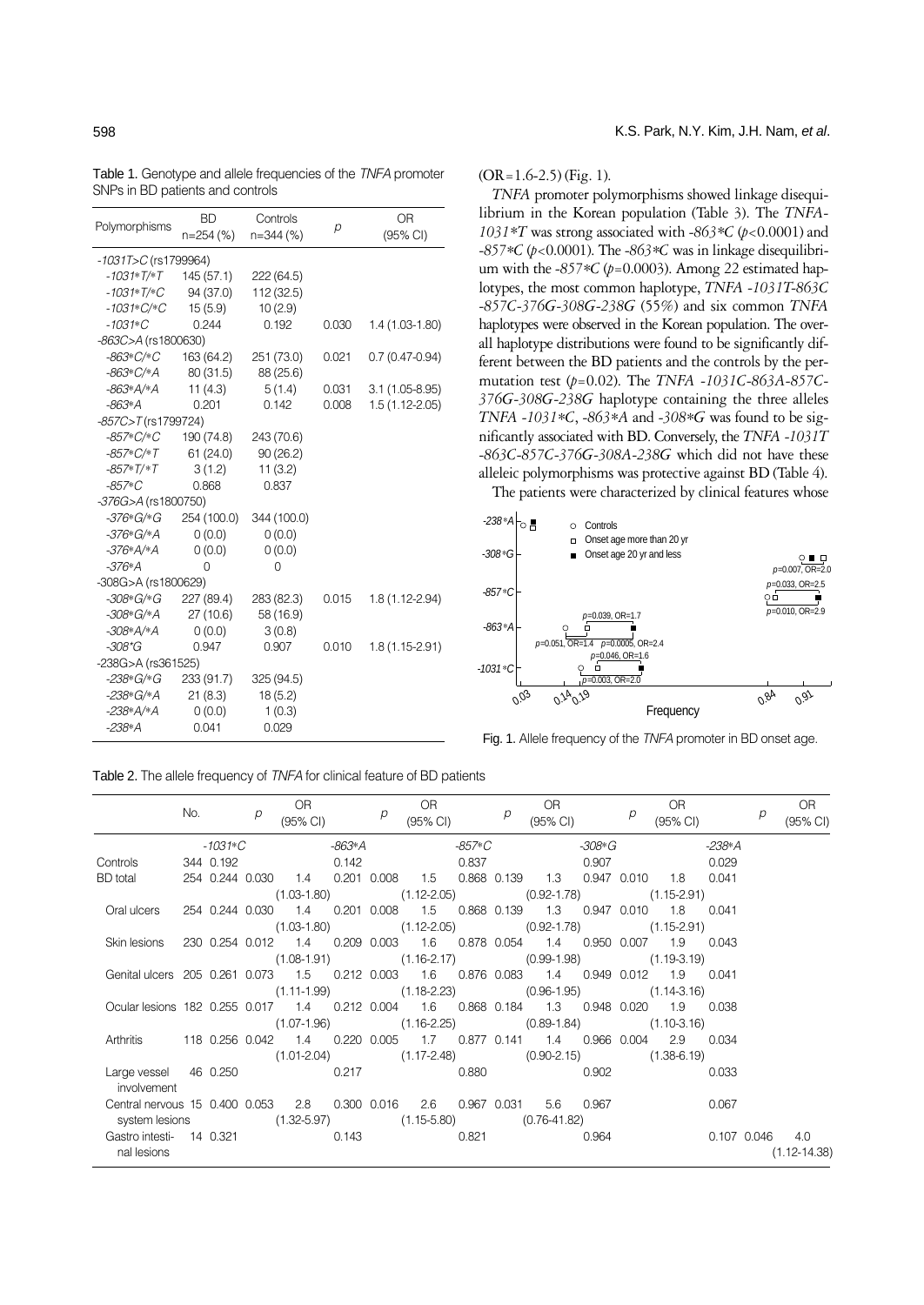## TNFA Haplotype in Behcet's Disease 599

major/minor symptoms were oral, genital ulcers, skin, ocular lesions, arthritis, and LVI. The CNS and GI lesions are rare. We investigated the clinical features of the *TNFA* haplotypepositive individuals in terms of the frequency of the haplotype, *TNFA -1031C-863A-857C-376G-308G-238G*, which contains the three alleles *-1031\*C*, *-863\*A* and *-308\*G*. Being compared with the controls, it was significantly over-represented among patients (OR=1.6-3.0) who suffered from oral and genital ulcers, skin and ocular lesions, arthritis and CNS but not among those who suffered from LVI or GI lesions. On the other hand, the haplotype *TNFA -1031T-863C-857C-376G-308A-238G* which does not carry those alleles were shown to significantly reduce the risk of BD than in controls (*p*=0.029-0.013, OR=0.4-0.6) (Table 4). Frequencies of *TNFA* -*1031T-863C-857T-376G-308G-238G* and *TNFA -1031C-863C-857C-376G-308G-238A* haplotypes in the patients

Table 3. Linkage disequilibria ( $|D|$ ) among SNP of *TNFA* in the Korean population (n=344)

|              | D          |        |        |       |       |  |  |  |  |  |
|--------------|------------|--------|--------|-------|-------|--|--|--|--|--|
|              |            |        |        |       |       |  |  |  |  |  |
| $-1031T > C$ |            | 0.850  | O 998  | 0.655 | በ 772 |  |  |  |  |  |
| -863C>A      | < 0.0001   |        | በ 772  | 0.524 | 0.988 |  |  |  |  |  |
| $-857C > T$  | $<$ 0.0001 | 0.0003 |        | 0.996 | 0.605 |  |  |  |  |  |
| $-308G > A$  | 0.007      | 0.073  | 0.0002 |       | Q 447 |  |  |  |  |  |
| $-238G > A$  | $<$ 0.0001 | 0.068  | በ 226  | 0.516 |       |  |  |  |  |  |

│D′│value is given above the diagonal; *p* value is given below the diagonal.

Table 4. Clinical features associated with *TNFA* haplotype

with CNS or GI lesions significantly differed from those in the controls, but the number of patients was too small for a statistical analysis (Table 4).

# **DISCUSSION**

Both clinical and polymorphism-focused studies have uncovered evidence suggesting that TNF- $\alpha$  functions as a mediator in the initiation and propagation of BD. Polymorphisms of the *TNFA* promoter region have been associated with BD in several ethnic groups, but it remains somewhat uncertain as to whether this is the results of the existence of susceptibility sites, or to the level of TNF- $\alpha$  expression. In this study, a significant difference was observed between BD patients and controls with regard to the polymorphisms of the regulatory response promoter region of the *TNFA* gene. The alleles, *TNFA -1031\*C*, *-863\*A* and *-308\*G* were closely associated with BD, but *TNFA -376G>A* and *-238G>A* were not significantly associated among Korean sufferers of BD. These results are consistent with findings of studies employing different ethnic groups. The *TNFA -1031\*C* allele was strongly association with BD in Caucasian patients, in a previous study conducted in the United Kingdom (23). The other previous studies involving Turkish and Caucasian patients, the *TNFA -376G>A*, *-308G>A* and -*238G>A* alleles were not significantly associated with BD (15, 23-25). In studies of haplotypes of the *TNFA* promoter, the *TNFA -1031C-863A-857C-376G-308G-238G* haplotype, which harbors

| Haplotype                                   | Controls<br>$(n=688)$ | <b>BD</b><br>$(n=508)$ | Oral ulcers<br>$(n=508)$ | Skin<br>lesions<br>$(n=460)$ | Genital<br>ulcers<br>$(n=410)$  | Ocular lesions<br>$(n=364)$ | Arthritis<br>$(n=236)$ | Large<br>vessel<br>involve-<br>ment<br>$(n=92)$ | Central ner-<br>vous system<br>lesions<br>$(n=30)$ | Gastro-<br>intestinal<br>lesions<br>$(n=28)$ |  |  |  |
|---------------------------------------------|-----------------------|------------------------|--------------------------|------------------------------|---------------------------------|-----------------------------|------------------------|-------------------------------------------------|----------------------------------------------------|----------------------------------------------|--|--|--|
| -1031T>C-863C>A-857C>T-376G>A-308G>A-238G>A |                       |                        |                          |                              |                                 |                             |                        |                                                 |                                                    |                                              |  |  |  |
| T-C-C-G-G-G                                 | 0.549                 | 0.557                  | 0.557                    | 0.558                        | 0.550                           | 0.554                       | 0.565                  | 0.516                                           | 0.530                                              | 0.469                                        |  |  |  |
| T-C-T-G-G-G                                 | 0.151                 | 0.128                  | 0.128                    | 0.118                        | 0.120                           | 0.126                       | 0.119                  | 0.102                                           | 0.033                                              | 0.172                                        |  |  |  |
|                                             |                       |                        |                          |                              |                                 |                             |                        |                                                 | $p=0.042$                                          |                                              |  |  |  |
|                                             |                       |                        |                          |                              |                                 |                             |                        |                                                 | $0.2(0.03-1.44)$                                   |                                              |  |  |  |
| $C-A-C-G-G-G$                               | 0.123                 | 0.185                  | 0.185                    | 0.190                        | 0.196                           | 0.191                       | 0.198                  | 0.190                                           | 0.284                                              | 0.142                                        |  |  |  |
| $p$ value                                   |                       | $p=0.003$              | $p=0.003$                | $p=0.002$                    | $p=0.001$                       | $p=0.003$                   | $p=0.004$              |                                                 | $p=0.008$                                          |                                              |  |  |  |
| OR                                          |                       | 1.6                    | 1.6                      | 1.7                          | 1.7                             | 1.7                         | 1.8                    |                                                 | 3.0                                                |                                              |  |  |  |
| $(95% \text{ Cl})$                          |                       | $(1.17 - 2.22)$        | $(1.17 - 2.22)$          |                              | $(1.19-2.29)$ $(1.23-2.40)$     | $(1.20 - 2.39)$             | $(1.19 - 2.61)$        |                                                 | $(1.35 - 6.86)$                                    |                                              |  |  |  |
| T-C-C-G-A-G                                 | 0.082                 | 0.050                  | 0.050                    | 0.047                        | 0.048                           | 0.044                       | 0.032                  | 0.089                                           | 0.019                                              | 0.029                                        |  |  |  |
|                                             |                       | $p=0.029$              | $p=0.029$                | $p=0.027$                    | $p=0.039$                       | $p=0.022$                   | $p=0.013$              |                                                 |                                                    |                                              |  |  |  |
|                                             |                       | 0.6                    | 0.6                      | 0.6                          | 0.6                             | 0.5                         | 0.4                    |                                                 |                                                    |                                              |  |  |  |
|                                             |                       | $(0.36 - 0.95)$        | $(0.36 - 0.95)$          |                              | $(0.34 - 0.94)$ $(0.34 - 0.98)$ | $(0.29 - 0.92)$             | $(0.19 - 0.84)$        |                                                 |                                                    |                                              |  |  |  |
| C-C-C-G-G-G                                 | 0.038                 | 0.024                  | 0.024                    | 0.027                        | 0.030                           | 0.025                       | 0.031                  | 0.042                                           | 0.043                                              | 0.074                                        |  |  |  |
| C-C-C-G-G-A                                 | 0.023                 | 0.031                  | 0.031                    | 0.032                        | 0.030                           | 0.029                       | 0.026                  | 0.005                                           | 0.053                                              | 0.105                                        |  |  |  |
|                                             |                       |                        |                          |                              |                                 |                             |                        |                                                 |                                                    | $p=0.029$                                    |  |  |  |
|                                             |                       |                        |                          |                              |                                 |                             |                        |                                                 |                                                    | 5.0                                          |  |  |  |
|                                             |                       |                        |                          |                              |                                 |                             |                        |                                                 |                                                    | $(1.38 - 18.42)$                             |  |  |  |
| T-A-C-G-G-G                                 | 0.011                 | 0.010                  | 0.010                    | 0.011                        | 0.010                           | 0.011                       | 0.017                  | 0.009                                           | 0.010                                              | 0.000                                        |  |  |  |
| Others                                      | 0.023                 | 0.015                  | 0.015                    | 0.017                        | 0.016                           | 0.020                       | 0.012                  | 0.047                                           | 0.028                                              | 0.009                                        |  |  |  |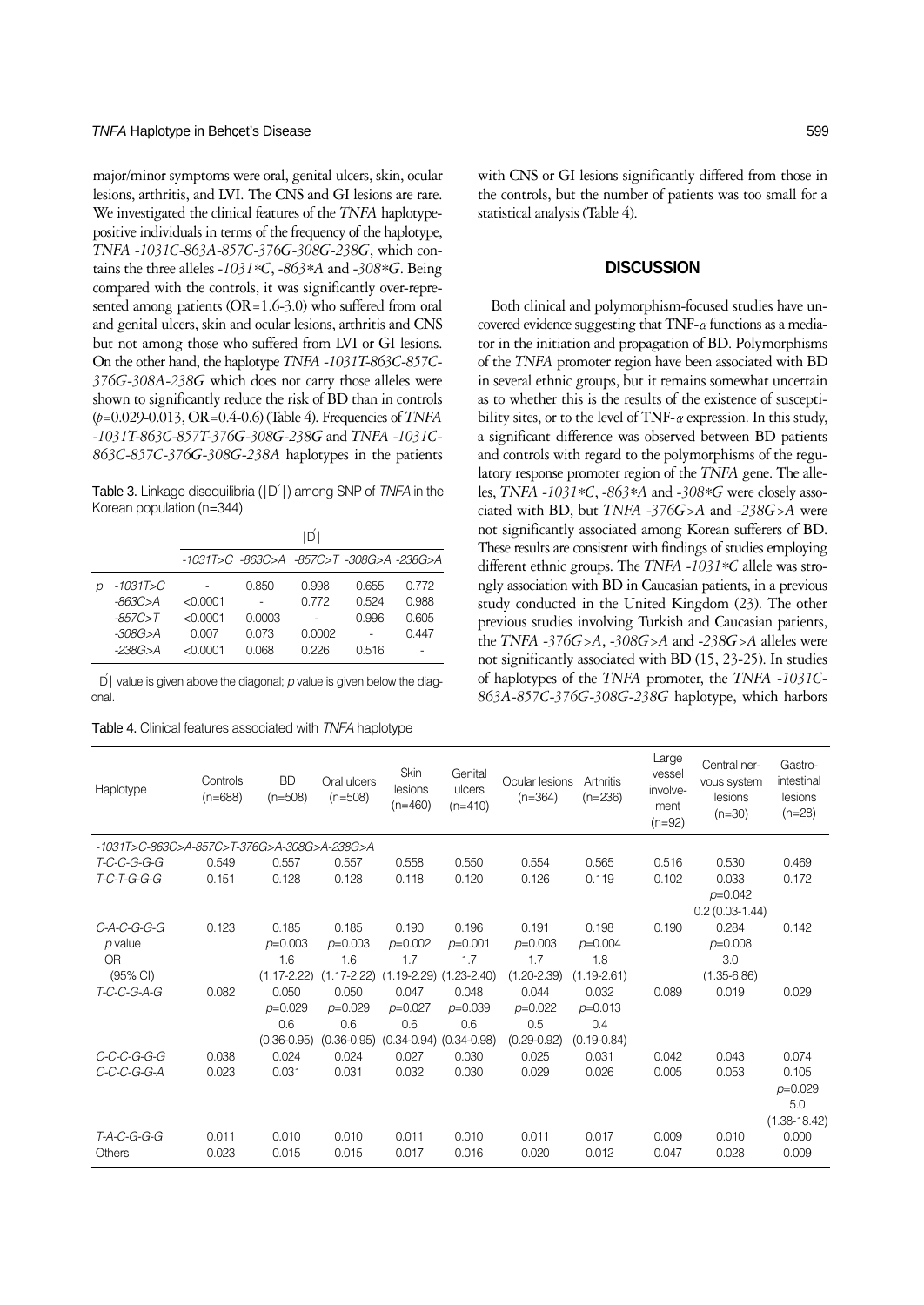the *-1031\*C*, *-863\*A* and *-308\*G* alleles, was significantly associated with BD. Conversely, the *TNFA -1031T-863C-857C-376G-308A-238G* haplotype, which does not harbor the aforementioned allelic polymorphisms, was associated with a reduced susceptibility to BD. The same results were reported in Caucasian BD patients in the United Kingdom (23). We compared the risk of BD between the early onset age group and the later onset of group, with regard to the *TNFA* alleles. The -*1031\*C*, *-863\*A* and *-857\*C* alleles were detected with a significantly greater frequency in the former than in the latter.

Inflammation in cases of BD is believed to be mediated by cytokines derived from T-helper type 1 lymphocytes, including TNF- $\alpha$  (26). It appears that disease activity can be significantly associated with the secretion of pro-inflammatory mediators, as the result of the direct activation of circulating monocytes. The pro-inflammatory cytokine, TNF- $\alpha$ , triggers a signaling cascade, converging on the activation of the NF-KB transcription factor, which is also involved in a variety of features of immune response, which in turn constitutes the basis for a host of physiological and pathological processes. The TNF- $\alpha$ /NF- $\kappa$ B pathway also appears to be relevant to human diseases (27). The enhanced/silenced expression of pro-inflammatory cytokines indicates the presence of a defect in the normal regulatory mechanisms, and this may have a genetic basis. Much of the control of gene expression appears to involve transcription factors (trans-acting) bound to proximal promoter regulatory response sequences (cis-acting). Gene expression is mediated by several sets of cis-acting regulatory regions, including the core or proximal promoter region, and the response elements. The response elements modulate transcription in response to specific external stimuli, including heat shock 70 or interferon-gamma. The response elements are normally located a short distance upstream of the promoter elements. Allele-specific elements may bind the transcriptional factors, OCT-1 and NF- $\kappa$ B, in the -1031T> *C*, *-863C>A* and *-857C>T* of the *TNFA* regulatory response promoter region, which are thought to be involved in a variety of the immune response functions. Although the roles of the allele-dependent binding elements of *TNFA -1031*, *-863* and *-857* SNPs have yet to be precisely delineated, the susceptible sites associated with the development of BD are in the *-1031T>C*, *-863C>A* and *-857C>T* SNPs of the regulatory response promoter region, and not in *-376G>A*, *-308G> A* or *-238G>A* (6, 15, 28-30). These SNPs also evidenced no relationship with the degree of severity of the clinical features of BD (15).

The pro-inflammatory cytokines, TNF- $\alpha$  and mannosebinding lectin (MBL), are potent inducers of inflammation. Elevated levels of these cytokines are frequently associated with the activation of macrophages, thereby influencing the severity of inflammatory responses. Both of these pro-inflammatory cytokines induce local inflammatory responses, and also exert systemic effects. The over-expression of these cytokines may be responsible for the pathogenesis of recurrent BD. It has been reported previously that the *MBL2 HYPA* haplotype, which induces an elevate expression of MBL, was related to susceptibility to BD, and also to the early onset of disease (31, 32). TNF- $\alpha$  production tended to be elevated in carriers of the *TNFA -1031\*C*, *-863\*A* or *-857\*T* alleles, who also suffered from severe periodontitis (19). The frequency with which individuals were determined to harbor both the *TNFA -1031C-863A-857C-376G-308G* and *MBL2 HY--* (*-550\*G, -221\*G*) haplotypes was significantly higher in the BD patient group than among the controls  $(p=0.004)$ . The elevated production of TNF- $\alpha$  and MBL2 haplotypes might serve to accelerate recurrent inflammation, or may play a critical pathogenic role in initiating immune responses, which might also result in the development of BD. A host of genes appear to be related to BD susceptibility, and the *TNFA* promoter haplotypes appear to be fairly important markers with regard to their association with BD.

In conclusion, the findings of this study indicate that the *TNFA -1031C-863A-857C-308G* haplotype can be confidently associated with the development of BD as well as early age of onset. This haplotype was also determined to be responsible for the enhanced inflammatory reactions seen in cases of BD involving primary symptoms.

# **REFERENCES**

- 1. Bang DS, Oh SH, Lee KH, Lee ES, Lee SN. *Influence of sex on patients with Behcet's disease in Korea. J Korean Med Sci 2003; 18: 231-5.*
- 2. Zierhut M, Mizuki N, Ohno S, Inoko H, Gul A, Onoe K, Isogai E. *Immunology and functional genomics of Behcet's disease. Cell Mol Life Sci 2003; 60: 1903-22.*
- 3. Karasneh J, Gul A, Ollier WE, Silman AJ, Worthington J. *Wholegenome screening for susceptibility genes in multicase families with Behcet's disease. Arthritis Rheum 2005; 52: 1836-42.*
- 4. Oztas MO, Onder M, Gurer MA, Bukan N, Sancak B. *Serum interleukin 18 and tumor necrosis factor-alpha levels are increased in Behcet's disease. Clin Exp Dermatol 2005; 30: 61-3.*
- 5. Sayinalp N, Ozcebe OI, Ozdemir O, Haznedaroglu IC, Dundar S, Kirazli S. *Cytokines in Behcet's disease. J Rheumatol 1996; 23: 321-2.*
- 6. Higuchi T, Seki N, Kamizono S, Yamada A, Kimura A, Kato H, Itoh K. *Polymorphism of the 5*′*-flanking region of the human tumor necrosis factor (TNF)-alpha gene in Japanese. Tissue Antigens 1998; 51: 605-12.*
- 7. Wilson AG, Symons JA, McDowell TL, McDevitt HO, Duff GW. *Effects of a polymorphism in the human tumor necrosis factor alpha promoter on transcriptional activation. Proc Natl Acad Sci USA 1997; 94: 3195-9.*
- 8. Kroeger KM, Carville KS, Abraham LJ. *The -308 tumor necrosis factor-alpha promoter polymorphism effects transcription. Mol Immunol 1997; 34: 391-9.*
- 9. Negoro K, Kinouchi Y, Hiwatashi N, Takahashi S, Takagi S, Satoh J,